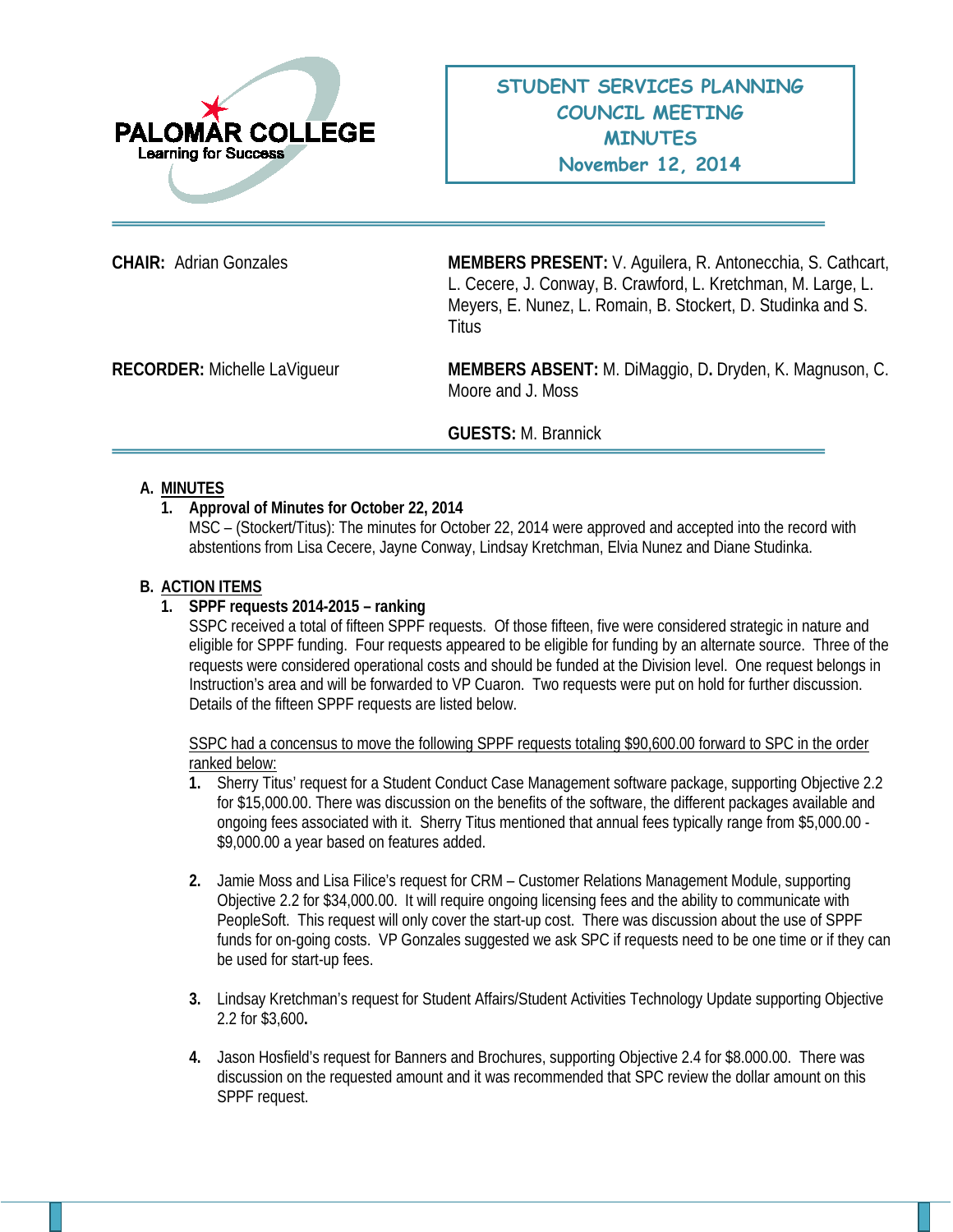5. Kendyl Magnuson's request for Admissions/Financial Aid Lobby Line Management System, supporting Objective 2.2 for \$30,000.00.

The following SPPF requests totaling \$78,641.00 appeared to be eligible for funding by an alternate funding source:<br>1. Na

- **1.** Najib Manea' request for Oracle Students Administration Integration Pack (SAIP) Module, supporting Objective 2.5 for \$52,623.32. VP Gonzales suggested that this could be funded through SSSP, but we will consult with the Chancellor's Office to make sure.
- **2.** Angela Webster's request for a Student Mentor Booklet and Success Stories, supporting Objective 2.2 for \$3,214.48. VP Gonzales suggested that this may match up with the Student Equity Plan in regards to outreach to students in targeted groups (ESL).
- **3.** Yasue O'Neill's request for an International Student Handbook, supporting Objective 2.4 for \$2,803.20. VP Gonzales suggested this may also match up with the Student Equity Plan in regards to outreach to students in targeted groups. He suggested we create templates that can be used in each area.
- **4.** Jason Hosfield's request for Mobile Electronic Charging Stations, supporting Objective 2.2 for \$20,000.00. VP Gonzales mentioned that VP Perez suggested using Facilities funds or Prop M funds if they will be installed in a new building.

The following SPPF requests totaling \$1,585.00 were considered operational costs and should be funded by their Divisions:

- **1.** Sherry Titus' request for Commencement Flag and Telescopic Pole, supporting Objective 2.2 for \$375.00.
- **2.** Sherry Titus' request for Restroom Banners/Signage for Commencement, supporting Objective 2.2 for \$200.00.
- **3.** Diane Studinka's request for Promotion Materials for the Early Childhood Education Lab School (Child Development Center), supporting Objective 2.2 for \$1,101.00.

The following SPPF request totaling \$200.00 belongs in Instruction's area and will be forwarded to VP Cuaron:

**1.** Sandra Andre's request for Outreach and data collection request with revised department orientation model, supporting Objective 1.4 for \$200.00.

The following SPPF request totaling \$59,000.00 were approved to be taken back for more discussion:

- **1.** Brian Engleman's request for On-site & Portable Live Scan Processing & Staff/Faculty ID card manufacturing, supporting Objective 4.1 for \$24,000.00.
- **2.** Mary San Agustin's request for reaching out to students about College/State/Federal academic requirements for Success, supporting Objective 2.2 for \$35,000.00.

# **C. INFORMATION ITEMS**

# **1. Palomar Pride Center – adding seat on SSPC**

There was discussion regarding the Palomar Pride Center having a seat on SSPC, as well as some concerns regarding other groups not being represented on campus (ie: NCHEA, Veterans Center, etc.).

**Motion:** MSC (Titus/Cecere): A motion was made to add the Palomar Pride Center as a member of SSPC, with this Informational Item being considered the First Reading.

**Result:** Motion approved with an abstention from Rosie Antonecchia and an opposition from Lisa Romain.